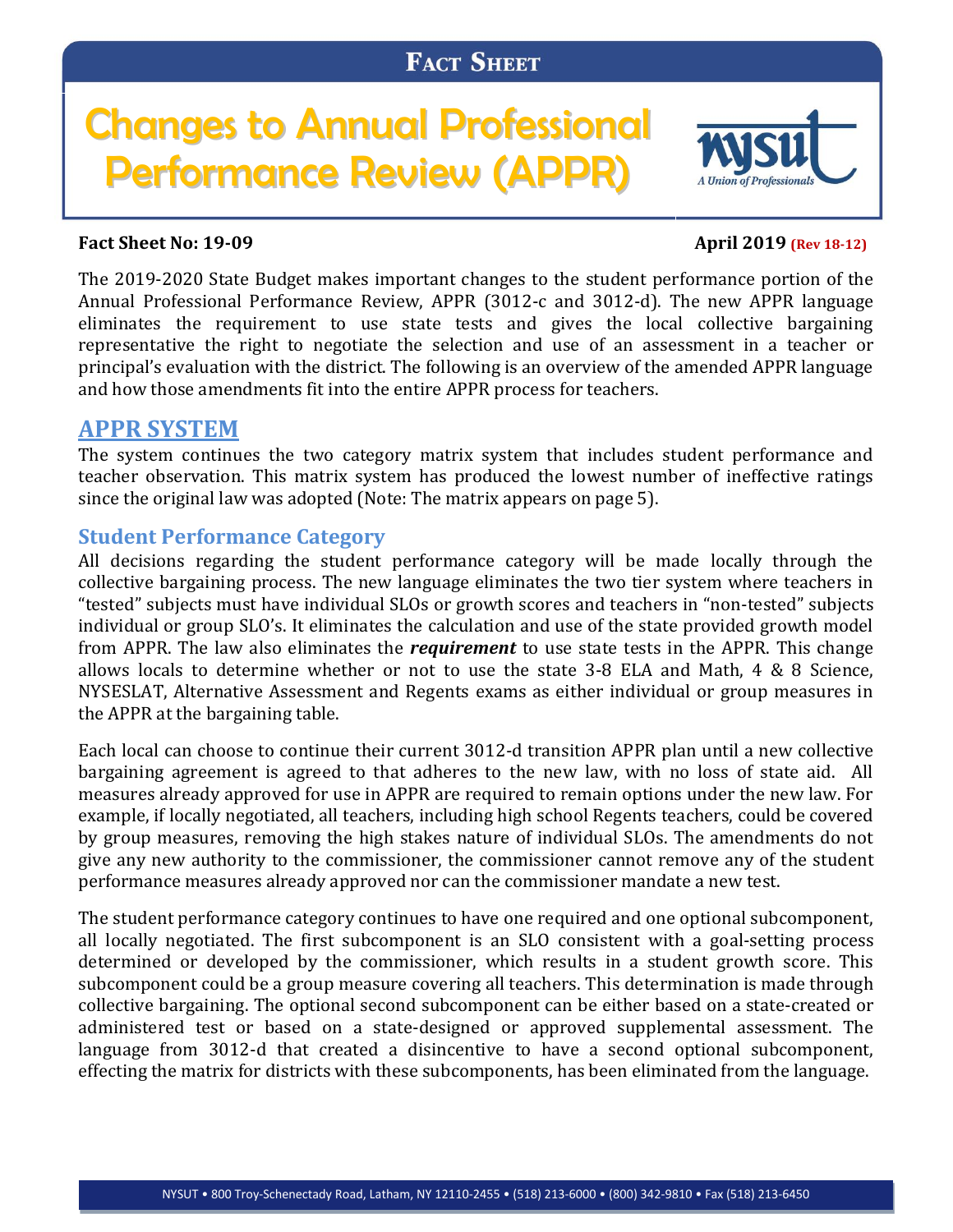#### *FACT Sheet – Changes to Annual Professional Performance Review (APPR) 4-2019*

#### **Calculating a Student Performance Rating**

The Board of Regents has the authority to set weights for the two subcomponents of the student performance category, combining the scores into one rating and determining how teachers receive a rating of Highly Effective, Effective, Developing or Ineffective.

The commissioner's regulations state that each measure used in the student performance category must result in a score between 0-20. Districts will calculate scores for SLOs using the following table designed by SED.

| <b>Percent of Students</b><br>meeting target | <b>Score</b>   | <b>Percent of Students</b><br><b>meeting target</b> | <b>Score</b> |
|----------------------------------------------|----------------|-----------------------------------------------------|--------------|
| $0 - 4\%$                                    | 0              | 49-54%                                              | 11           |
| $5 - 8%$                                     | 1              | 55-59%                                              | 12           |
| $9 - 12%$                                    | $\overline{2}$ | 60-66%                                              | 13           |
| 13-16%                                       | 3              | 67-74%                                              | 14           |
| 17-20%                                       | 4              | 75-79%                                              | 15           |
| 21-24%                                       | 5              | 80-84%                                              | 16           |
| 25-28%                                       | 6              | 85-89%                                              | 17           |
| 29-33%                                       | 7              | 90-92%                                              | 18           |
| 34-38%                                       | 8              | 93-96%                                              | 19           |
| 39-43%                                       | 9              | 97-100%                                             | 20           |
| 44-48%                                       | 10             |                                                     |              |

# **SLO Score Setting**

A local may negotiate the use of a second measure in the student performance rating.

- If a local chooses to use only the required SLO component, it would count as 100% of the student performance category.
- If a local agrees with the district to use the optional second subcomponent along with the mandatory SLO subcomponent, then the mandatory subcomponent must be weighted at a minimum of 50% and the optional subcomponent must be weighted no more than 50% of the student performance category.

An overall score of 0-20 shall be generated for the student performance category. If an optional second measure is used, the two scores will be combined using a weighted average to produce an overall score.

| <b>Rating</b>           | <b>Minimum</b> | <b>Maximum</b> |
|-------------------------|----------------|----------------|
| <b>Highly Effective</b> | 18             |                |
| Effective               | 15             | 17             |
| Developing              | 1 ว            | 14             |
| Ineffective             |                |                |

# **Overall Students Performance Category Score and Rating**

#### **Teacher Observation Category**

The new language doesn't change the 3012-d requirement of a minimum of two observations: one by a principal or other trained administrator, and another by an impartial independent trained evaluator. Observations by trained peer observers are also allowed as an optional third category, if locally negotiated.

Independent evaluators must be trained and selected by the district: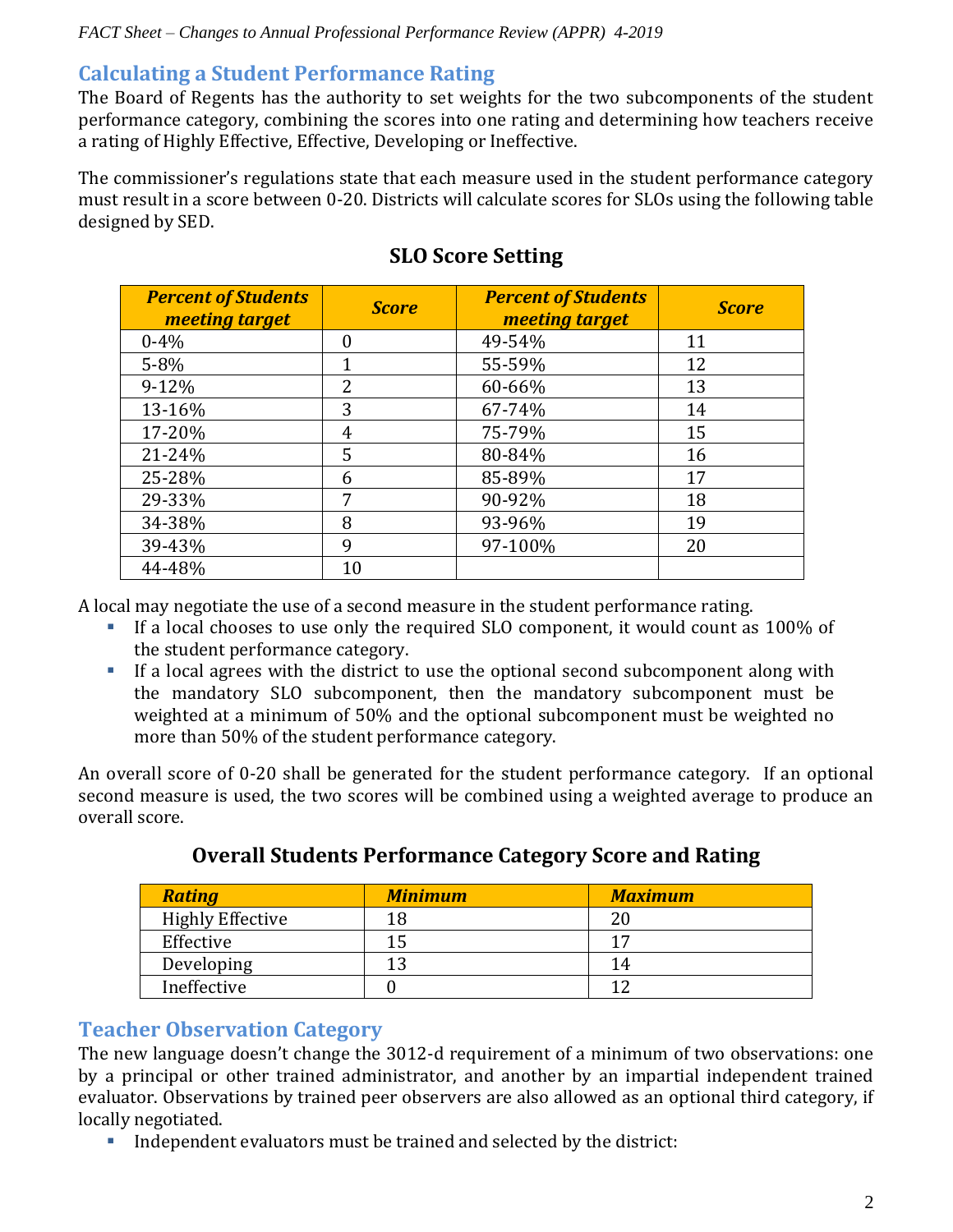- o May include other administrators, department chairs, or peers (such as teacher leaders on career ladders.)
- o Cannot be from the same school building as the teacher being observed but may be from another school in the district (same building is defined as same BEDS code.)
- o Hardship waivers are available but must be negotiated and requested annually by February 1. In 2017-2018 247 districts received a waiver. NYSUT is not aware of any waiver requests from a district being turned down.
- Peer evaluators must have been rated effective or highly effective on his/her overall rating the prior school year and can be from the same school or another school in the district.
- Commissioner's regulations allow for local flexibility on frequency and duration of observations. Plans may exceed the minimum of two observations. All of these procedures must be collectively bargained.
- Commissioner's regulation requires one observation to be unannounced.
- Videotaped observations are allowed but must be collectively bargained.

# **Teacher Practice Rubrics**

The selection of the teacher practice rubric to be used in the teacher observation category must be locally negotiated from a menu of state-approved rubrics.

- All observations for a teacher for the school year must use the same approved rubric.
- However, the parties may locally negotiate whether to use different rubrics for teachers who teach different grades and/or subjects.
- Observations must be based only on observable rubric subcomponents and all observable teaching standards must be addressed across the total number of annual observations. However, not every element or indicator needs to be observed or included in each observation.
- Teaching standards that are part of the rubric but are not observable during the classroom observation may be observed during any optional pre-observation or postobservation review or other natural conversations between the teacher and evaluator and incorporated into the observation score.
- Under Education Law 3012-d, artifacts are a prohibited element of teacher evaluations. However, an artifact may be documented as part of an observation cycle (e.g., a lesson plan viewed during the course of the observation cycle may constitute evidence of professional planning).

# **Evaluator Training**

The regulations continue the requirement for evaluators to be trained. All lead evaluators, independent observers and peer observers must complete training.

The training course for lead evaluators shall include:

- The New York State Teaching Standards;
- Evidence-based observation techniques that are grounded in research;
- Application and use of the student growth percentile model and any other growth model approved by SED;
- Application and use of the state-approved teacher practice rubrics;
- Application and use of any assessment tools the district utilizes to evaluate classroom teachers;
- Application and use of any locally selected measures of student growth used in the optional assessment subcomponent;
- Use of the statewide instructional reporting system;
- The scoring methodology used by the district to evaluate a teacher; and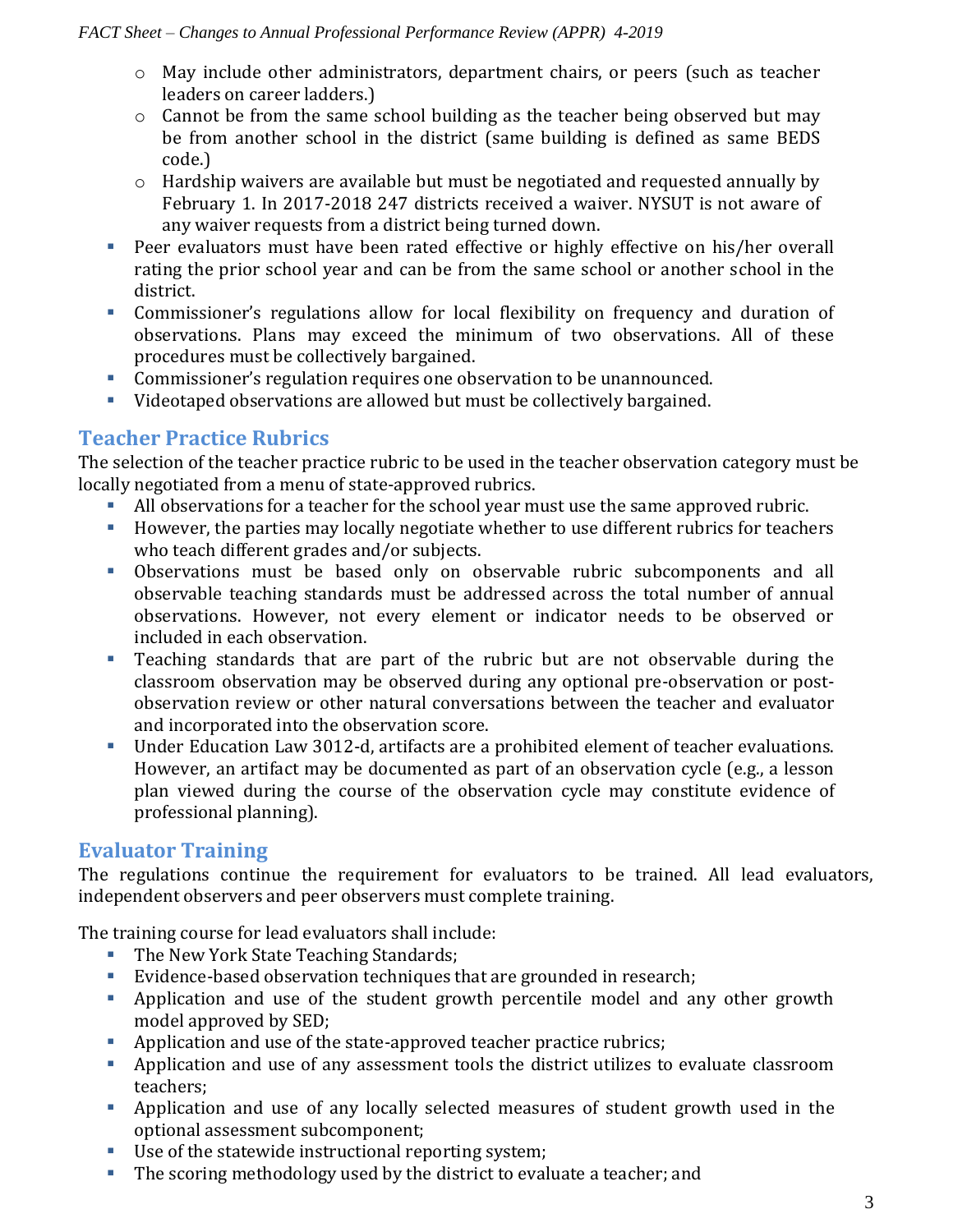#### *FACT Sheet – Changes to Annual Professional Performance Review (APPR) 4-2019*

 Specific considerations in evaluating teachers of English language learners and students with disabilities.

The training course for independent evaluators and peer evaluators shall include:

- The New York State Teaching Standards;
- Evidence-based observation techniques that are grounded in research; and
- Application and use of the state-approved teacher practice rubrics.

#### **Overall Teacher Observation Score and Rating**

- Each observation type (principal/supervisor, independent, peer) would be completed using a 1-4 rubric scale, producing an overall score between 1-4.
	- o In the event that a teacher earns a score of 1 on all rated components of the practice rubric across all observations, a score of 0 will be assigned.
- Observation types would be combined using a weighted average, producing an overall observation category score between 1-4. The weights are determined locally through collective bargaining using parameters established by SED.
	- o The weight of the principal/supervisor observation is established locally, but must be at least 80% and could be as high as 90%.
	- o The weight of the independent observation is established locally, but must be at least 10%.
	- o The weight of the optional peer observation is established locally within these constraints.
- This overall observation category score of 1-4 would be converted into a HEDI rating using the locally bargained ranges, that meet the overall rubric score conversion guidelines below. The NYSUT recommended scoring ranges are included in the SED regulations and are bolded in the chart below.
- The resulting rating will be the teacher observation rating used in the matrix to determine a teacher's overall rating.

|                      | <b>Permissible Statewide Ranges</b><br><i>(actual cut scores determined locally)</i> |                |  |
|----------------------|--------------------------------------------------------------------------------------|----------------|--|
|                      | <b>Minimum</b>                                                                       | <b>Maximum</b> |  |
| Highly Effective (H) | 3.5 to 3.75                                                                          | 4.0            |  |
| Effective (E)        | 2.5 to 2.75                                                                          | 3.49 to 3.74   |  |
| Developing (D)       | 1.5 to 1.75                                                                          | 2.49 to 2.74   |  |
| Ineffective (I)      |                                                                                      | 1.49 to 1.74   |  |

# **Overall Rubric Score Conversion**

# **Overall Rating**

The final rating will be determined using the following matrix or decision table. The teacher's rating for each category is applied to the rubric to determine the overall rating. While the perception is the matrix means the evaluation is 50 percent tests and 50 percent observation, the reality is there are no percentages attached to the matrix, because it is not mathematical. It is a decision chart. The decision favors the teacher. Neither side of the matrix is 50 percent.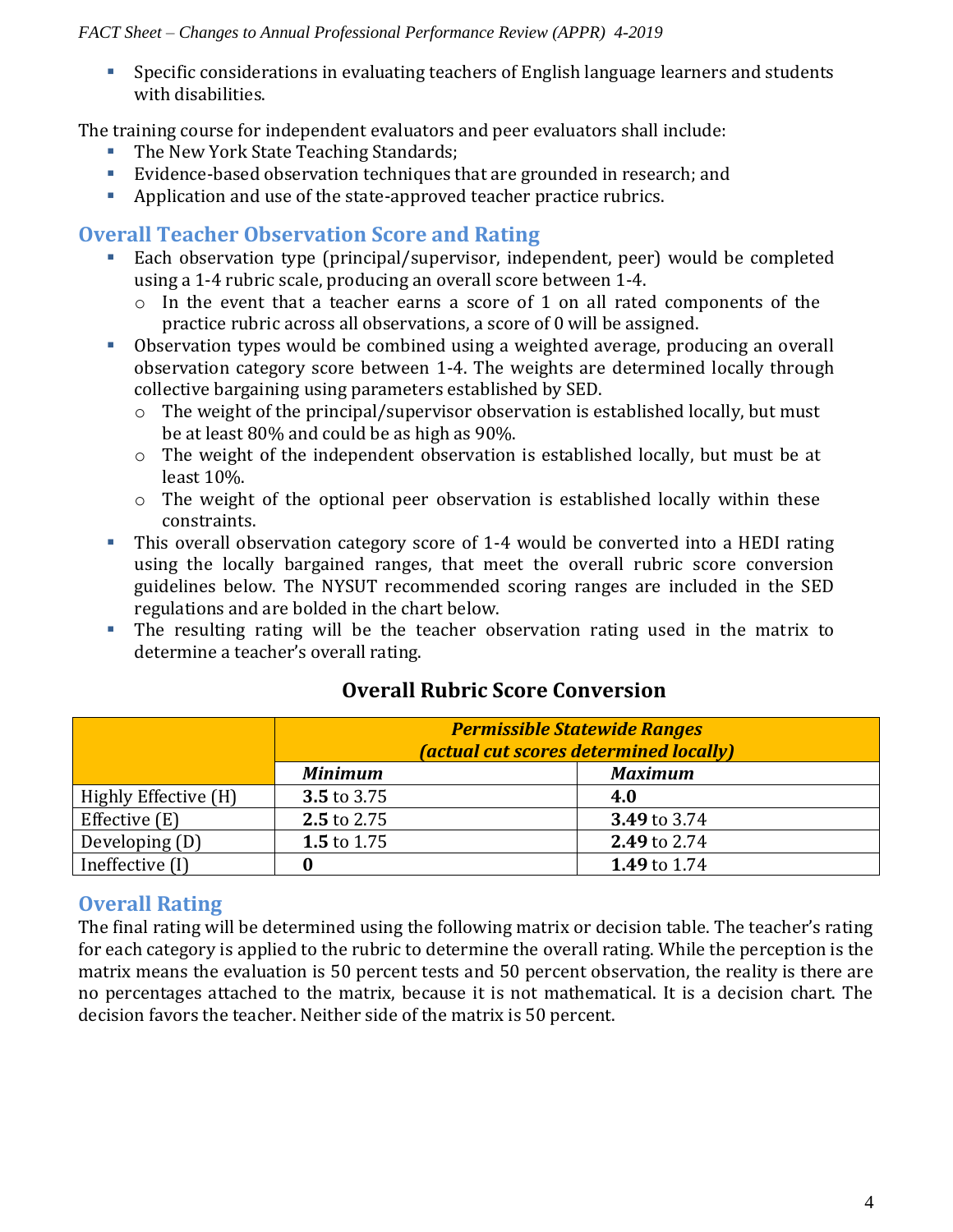| <b>Teacher Observation</b>                                   |                      |                                        |   |                                              |  |  |  |  |  |
|--------------------------------------------------------------|----------------------|----------------------------------------|---|----------------------------------------------|--|--|--|--|--|
| ပ္ပ<br>man <sup>-</sup><br><b>Student</b><br>قيا<br><b>O</b> |                      | Highly Effective (H)   Effective $(E)$ |   | $\mid$ Developing (D) $\mid$ Ineffective (I) |  |  |  |  |  |
|                                                              | Highly Effective (H) |                                        |   | E                                            |  |  |  |  |  |
|                                                              | Effective (E)        |                                        | F | E                                            |  |  |  |  |  |
|                                                              | Developing (D)       |                                        | E |                                              |  |  |  |  |  |
|                                                              | Ineffective (I)      |                                        |   |                                              |  |  |  |  |  |

#### **Matrix**

#### **Prohibited Elements**

3012-d contained a list of elements prohibited from being used in teacher evaluation. These were not changed in the amendment and include:

- Evidence of student development and performance derived from lesson plans and student portfolios that are not part of an approved rubric;
- **Parent and student surveys;**
- **Professional goal setting;**
- Any district or regional assessment not approved by SED; and
- Any growth or achievement target that does not meet minimum standards.

#### **Use of APPR Results**

- A student may not be instructed, for two consecutive years, in the same subject by teacher(s) who received a rating of ineffective. If a district feels it is impractical to comply, the district can request a teacher-specific waiver from SED. Waivers may be granted if the district cannot make alternate arrangements, a true hardship is demonstrated and the district has an improvement and /or removal plan in place for the teacher in question.
- If a teacher receives two consecutive ineffective ratings, the district may bring a 3020a/3020-b proceeding and the burden of proof shifts to the teacher with the hearing completed within 90 days.
- If a teacher receives three consecutive ineffective ratings, the district must bring a 3020-a/3020-b and the only defense a teacher can use is fraud or mistaken identity with the hearing completed within 30 days.

# **Privacy Law**

Regulations allow parents to receive, upon request, an overall rating for their child's teacher.

# **Teacher Improvement Plans (TIPs)**

According to the regulations, a district must develop and implement a teacher improvement plan for teachers receiving a rating of Developing or Ineffective from an APPR conducted under section 3012-d by October 1, in the school year following the school year the teacher received the rating. The improvement plan "shall be developed by the superintendent or his or her designee in the exercise of their pedagogical judgment" and must include at a minimum:

- Identification of needed areas of improvement;
- A timeline for achieving improvement;
- The manner in which the improvement will be assessed; and
- Where appropriate, differentiated activities to support a teacher's improvement in those areas.

Notwithstanding language in the regulations and guidance, the TIP process should not change without the District bargaining any changes with the union.